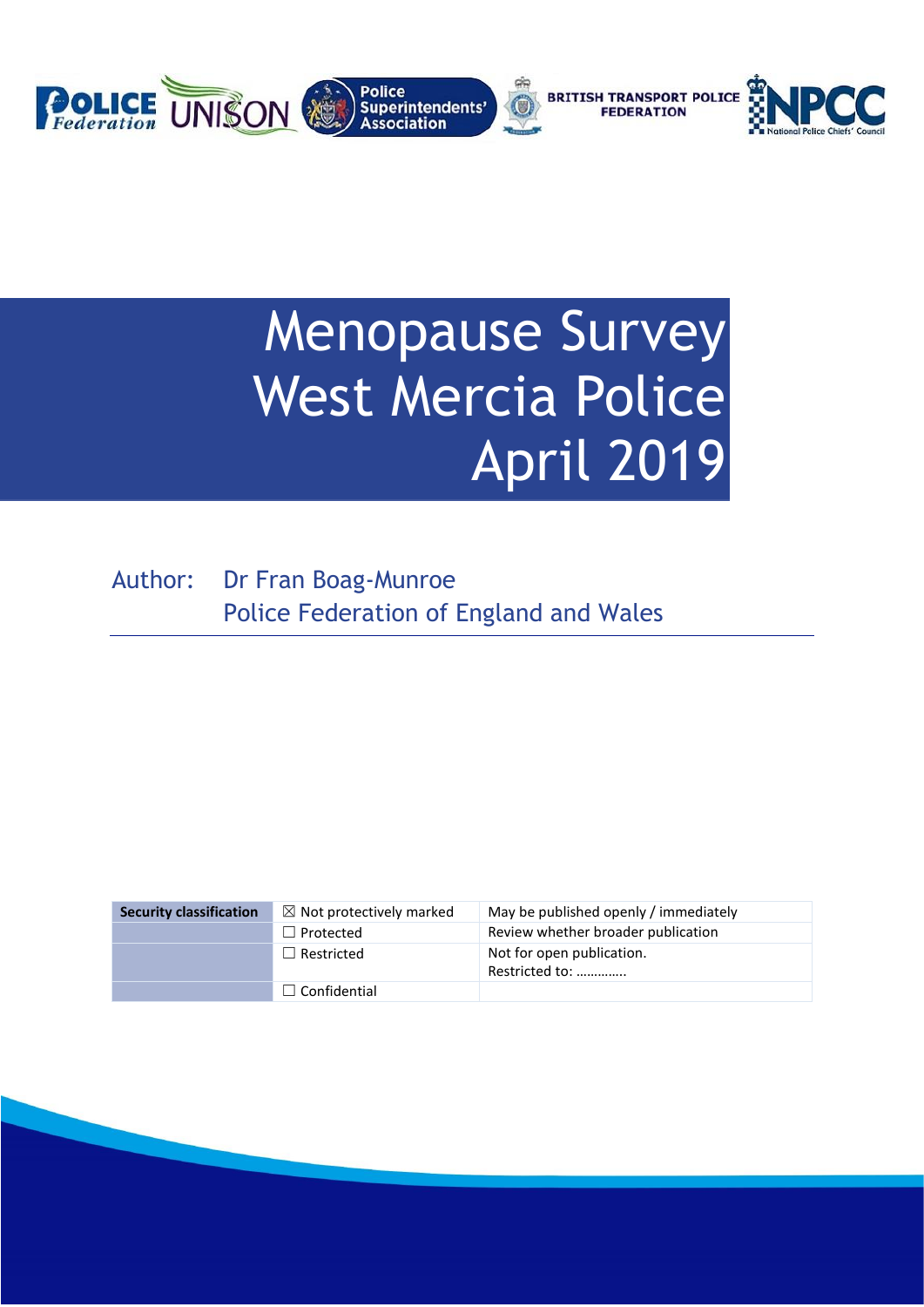## **Contents**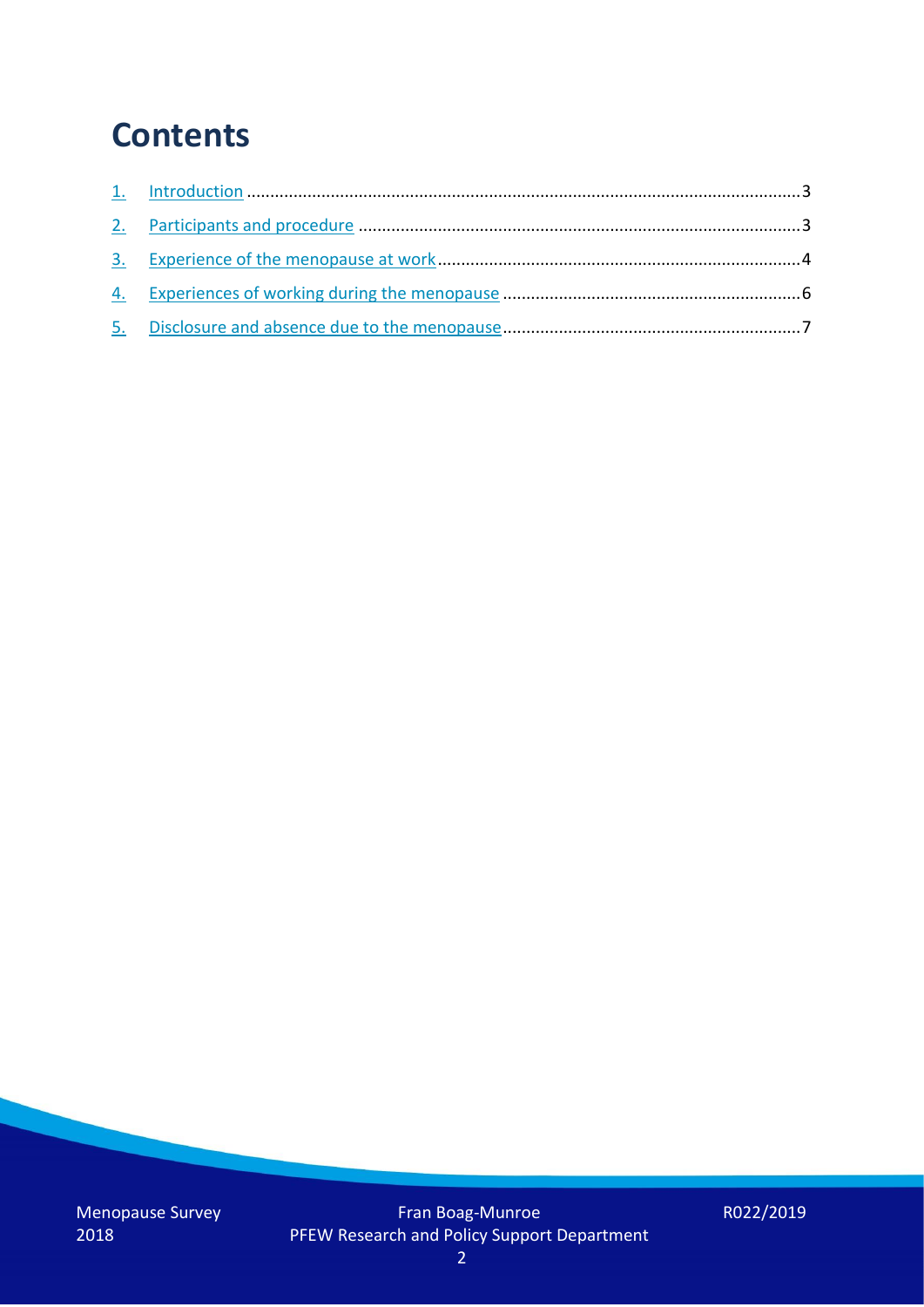# **1. Introduction**

The Menopause Survey was the first of its kind to examine the experiences and awareness of the menopause amongst police officers and police staff at a national level in England and Wales. In particular, it looked at the experiences of individuals who have either gone through or are going through the menopause, as well as the experiences and awareness of managers and supervisors in terms of supporting individuals who are going through the menopause.

This report provides an overview of some of the key findings from the survey for West Mercia Police.

### **2. Participants and procedure**

Overall 116 responses were received from respondents in West Mercia Police. 33% of responses were from police officers and 66% were from police staff.

92 respondents completed questions about their experiences of the menopause at work. 22 respondents answered questions relevant to line managers and supervisors (there was an overlap of 15 respondents who completed both sets of questions). A further 17 responses were received from other respondents within West Mercia Police (i.e. respondents without personal experience of the menopause or managerial responsibilities.

This report only provides a summary of responses to questions about the experience of the menopause at work. Due to the smaller number of respondents who answered questions relevant to line managers or questions relevant to individuals who do not have personal experience of the menopause, these responses have not been reported below, however they have been included within the national statistics.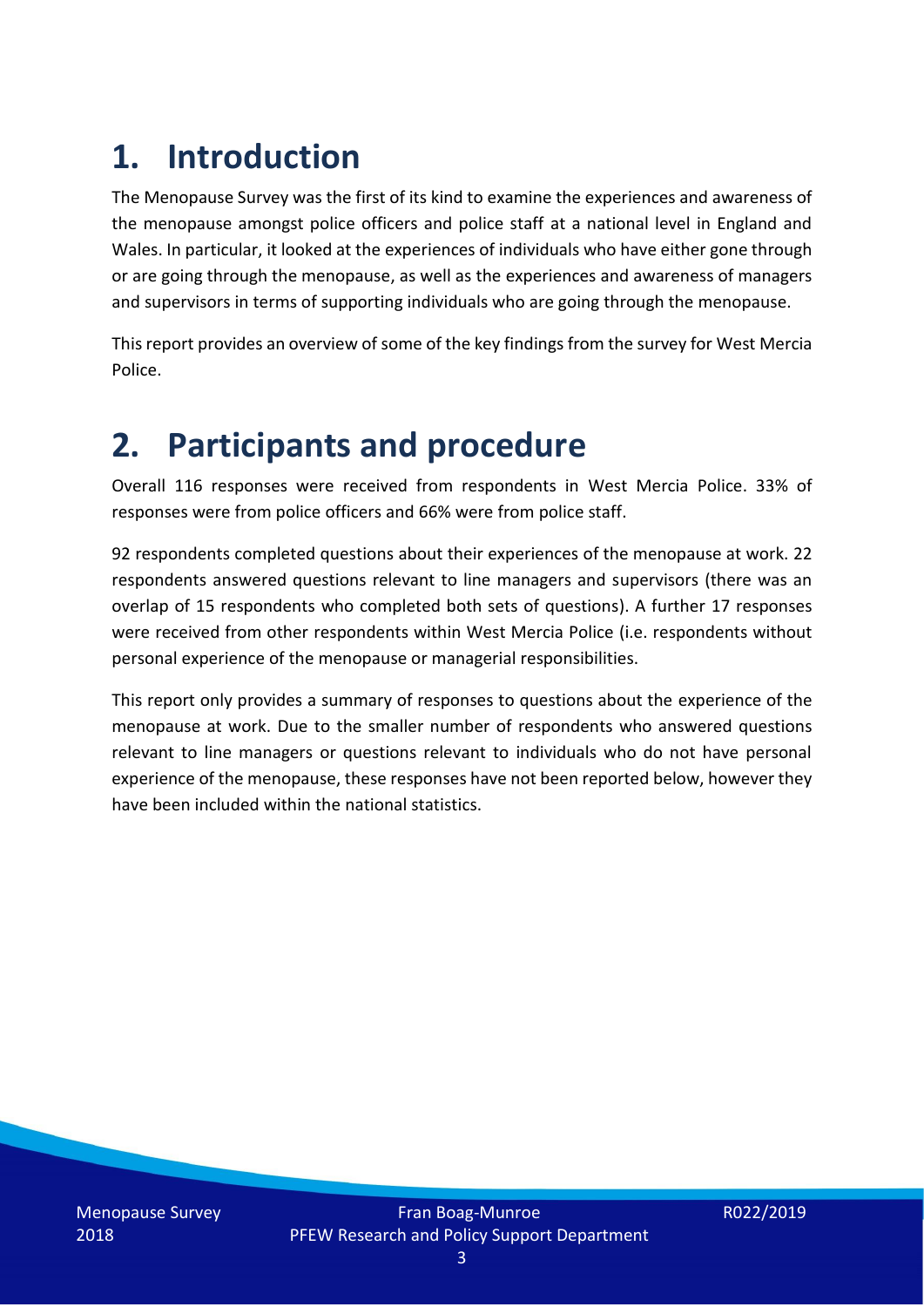### **3. Experience of the menopause at work**

72% of respondents in West Mercia Police said that symptoms of the menopause were either moderately or extremely problematic. This is lower than the national average, where 76% of respondents reported that symptoms of the menopause were moderately or extremely problematic.



Respondents were asked about the aspects of their working environment that made coping with symptoms of the menopause moderately or extremely difficult. The proportion of respondents in West Mercia Police who reported that these aspects of their working environment made coping moderately or extremely difficult are presented in Table 1 below, along with the corresponding proportions for the country as a whole.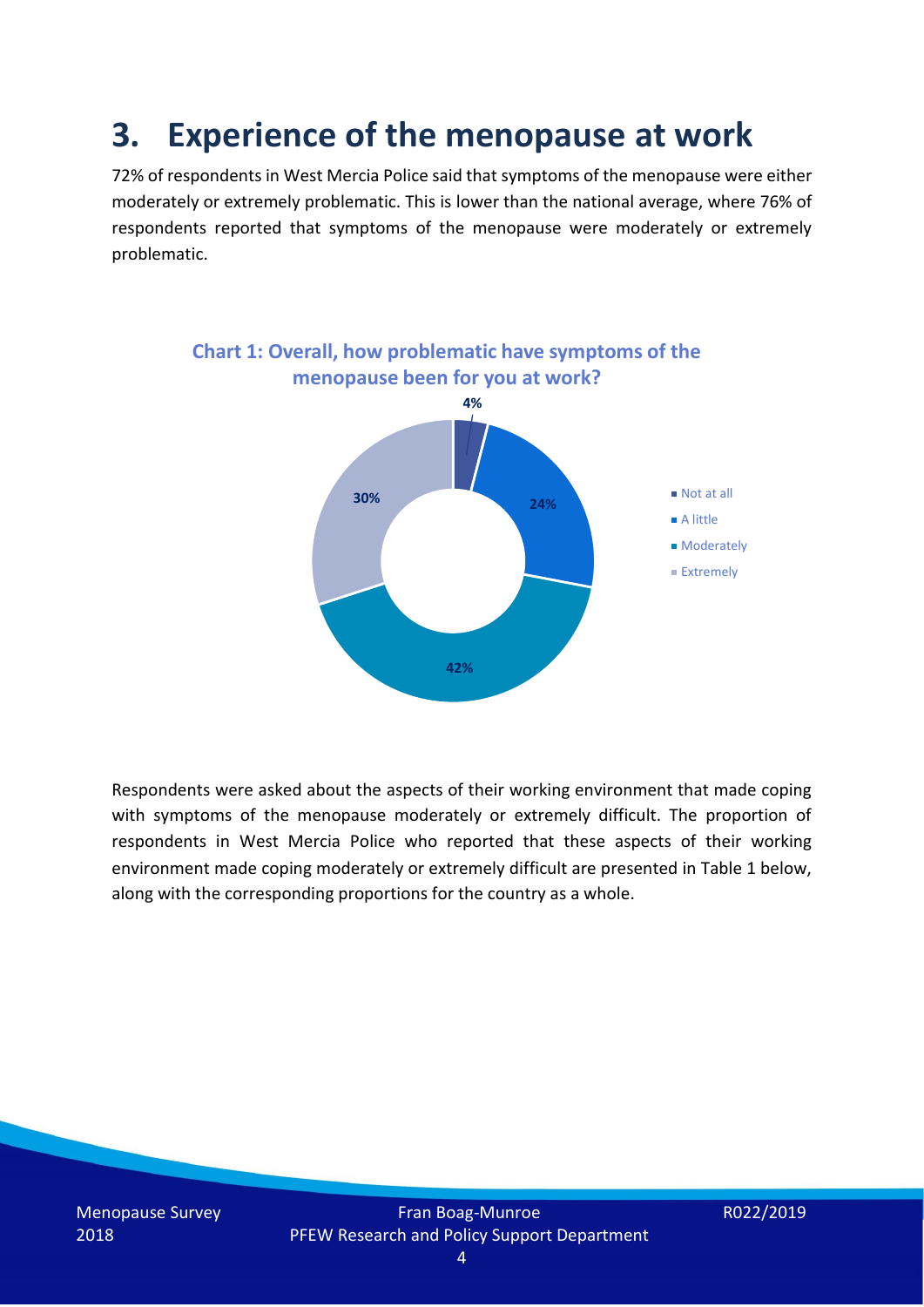Table 1: Aspects of the working environment (where applicable) that made coping with symptoms of the menopause moderately or extremely difficult

|                                   | <b>West Mercia Police</b> | <b>National Sample</b> |
|-----------------------------------|---------------------------|------------------------|
| <b>Recalling detailed</b>         | 44%                       | 50%                    |
| information                       |                           |                        |
| <b>Having to work shifts</b>      | 30%                       | 33%                    |
| <b>Having fixed working hours</b> | 27%                       | 20%                    |
| The temperature of your           | 64%                       | 61%                    |
| working environment               |                           |                        |
| Inadequate opportunity to         | 58%                       | 57%                    |
| control ventilation in your       |                           |                        |
| working environment               |                           |                        |
| Inadequate access to toilet       | 23%                       | 16%                    |
| <b>facilities</b>                 |                           |                        |
| <b>Shared offices/workspaces</b>  | 31%                       | 27%                    |
| The physical demands of           | 21%                       | 26%                    |
| the job                           |                           |                        |
| The design of uniforms            | 29%                       | 23%                    |
| The pressure of tight             | 26%                       | 32%                    |
| deadlines                         |                           |                        |
| <b>Your workload</b>              | 34%                       | 38%                    |
| <b>Not being office-based</b>     | 8%                        | 9%                     |
| <b>Having to make difficult</b>   | 15%                       | 26%                    |
| decisions within your job         |                           |                        |
| <b>Having to attend formal</b>    | 10%                       | 18%                    |
| meetings                          |                           |                        |
| <b>Having to maintain your</b>    | 22%                       | 18%                    |
| position for long periods         |                           |                        |
| without relief                    |                           |                        |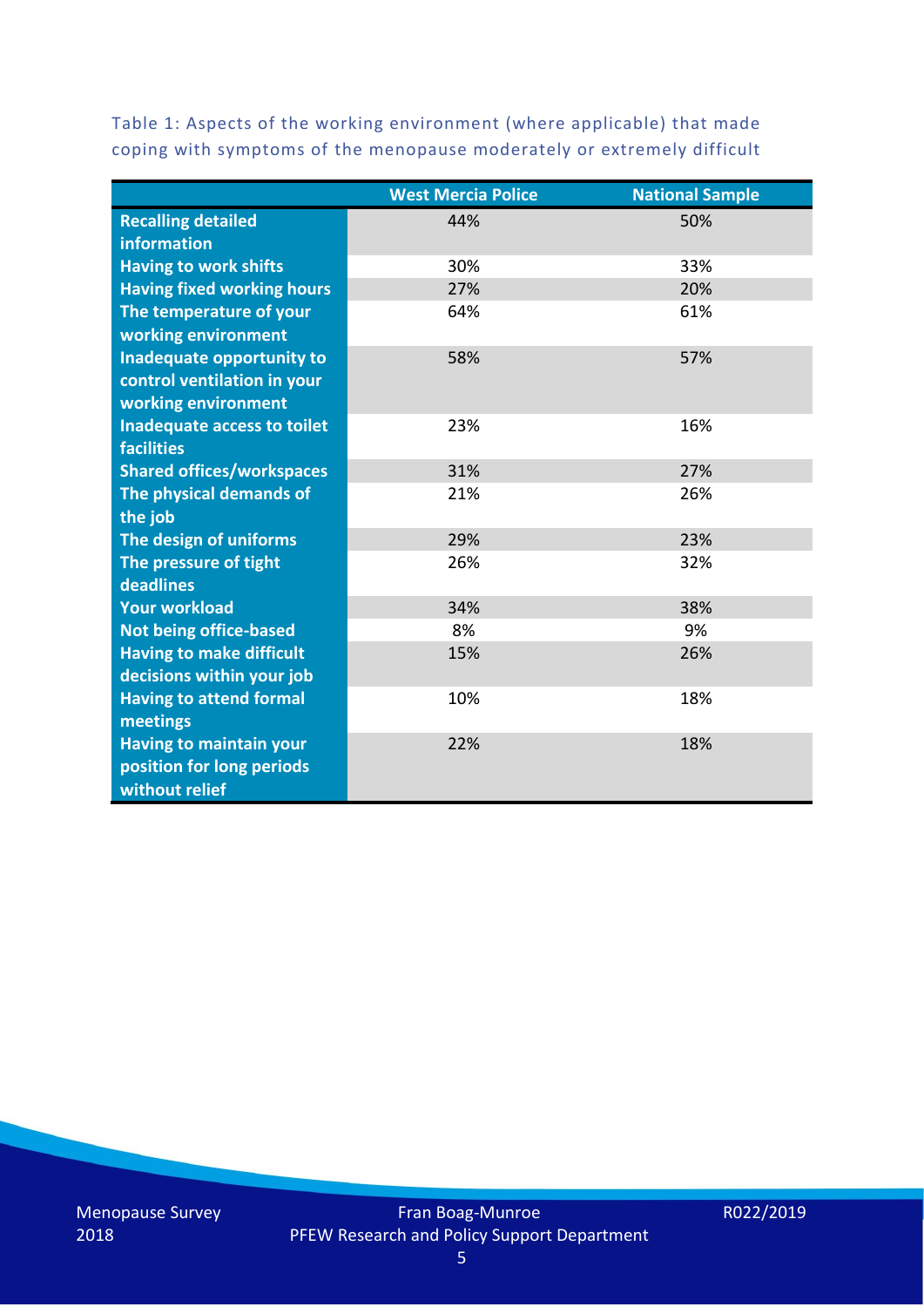## **4. Experiences of working during the**

### **menopause**

49% of respondents in West Mercia Police said that they felt that their job performance had been negatively affected by the menopause. This is higher than the national sample, where 46% felt that their job performance had been negatively affected by the menopause.

20% of respondents felt that the menopause had negatively affected their manager's and colleagues' views on their competence at work. Within the national sample, 21% of respondents who had either gone through or were going through the menopause felt this way.

24% of respondents in West Mercia Police said that they had considered leaving because they have found it difficult to deal with the menopause at work. This is higher than the national average, where 20% of respondents said that they had considered leaving as a result of the menopause.



#### **Chart 2: Experiences of work as a result of the menopause**